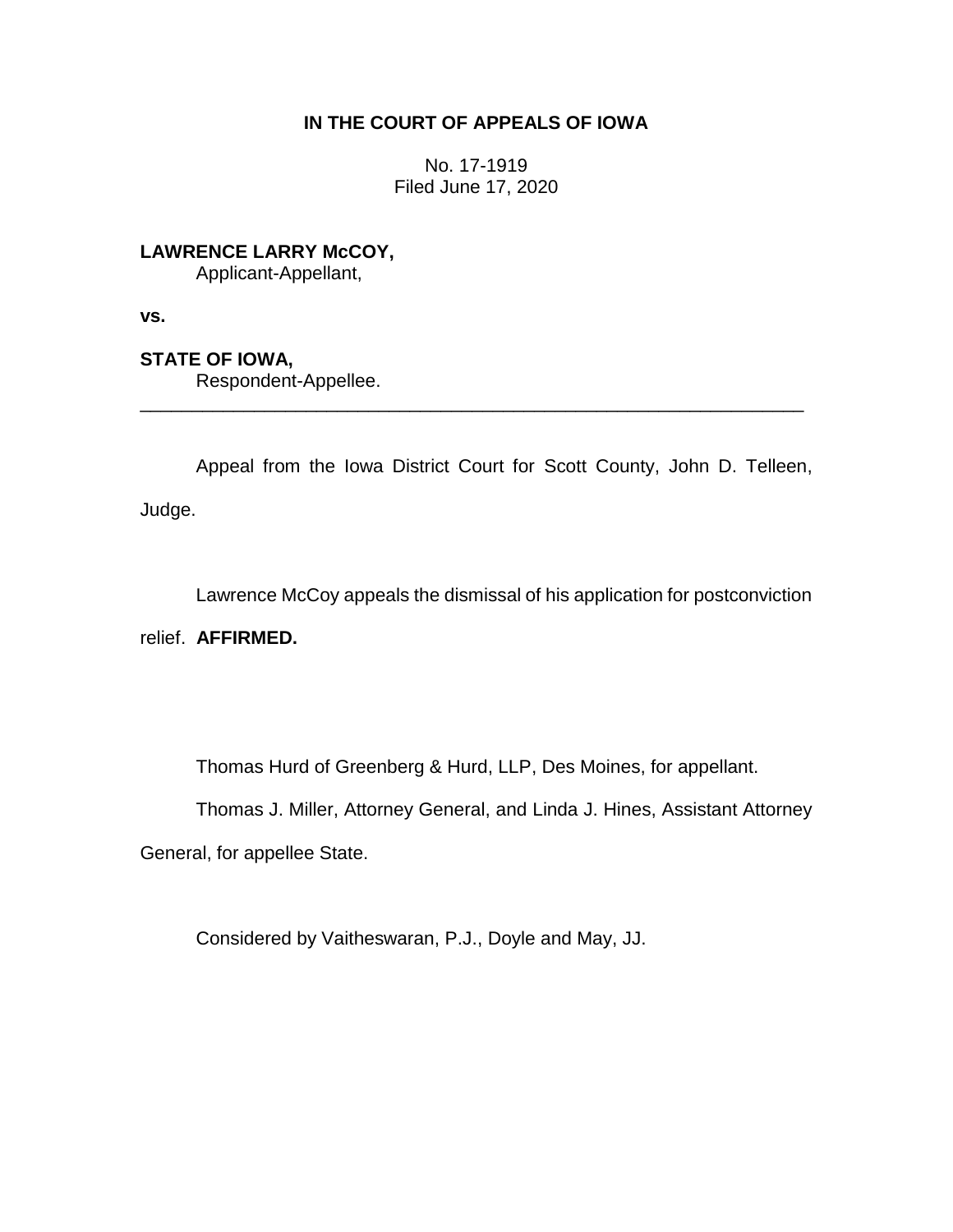**MAY, Judge.**

 $\overline{a}$ 

Lawrence McCoy appeals the summary dismissal of his second action for postconviction relief (PCR). We affirm.

McCoy was convicted of first-degree murder and willful injury for the 2002 killing of Jonathan Johnson. In 2003, this court affirmed his conviction. *State v. McCoy*, No. 02-1516, 2003 WL 22899507, at \*1 (Iowa Ct. App. Dec. 10, 2003). Procedendo issued soon after.

McCoy then filed his first PCR action. The district court denied relief. *McCoy v. State*, No. 09-326, 2010 WL 1578780, at \*1 (Iowa Ct. App. Apr. 21, 2010). This court affirmed. *Id.* at \*4.

In 2010, McCoy filed this case, his second PCR action. He claims newly discovered evidence entitles him to relief. The State moved for summary disposition citing Iowa Code sections 822.3 and 822.8 (2010). In a detailed ruling, the district court granted the State's motion and dismissed McCoy's application.<sup>1</sup> McCoy appeals.

"We generally review postconviction proceedings, including summary dismissals of [PCR] applications, for errors at law." *Moon v. State*, 911 N.W.2d 137, 142 (Iowa 2018).

Applying summary judgment principles, summary disposition is proper "if the pleadings, depositions, answers to interrogatories, and admissions on file, together with the affidavits, if any, show . . . there is no genuine issue of material fact and . . . the moving party is entitled to a judgment as a matter of law." The moving party bears the burden of showing that no material fact exists. We view the record in the light most favorable to the nonmoving party. We also draw all legitimate inferences from the evidence in favor of the nonmoving party.

<sup>&</sup>lt;sup>1</sup> Iowa Code section 822.6 authorizes summary dismissal of PCR applications.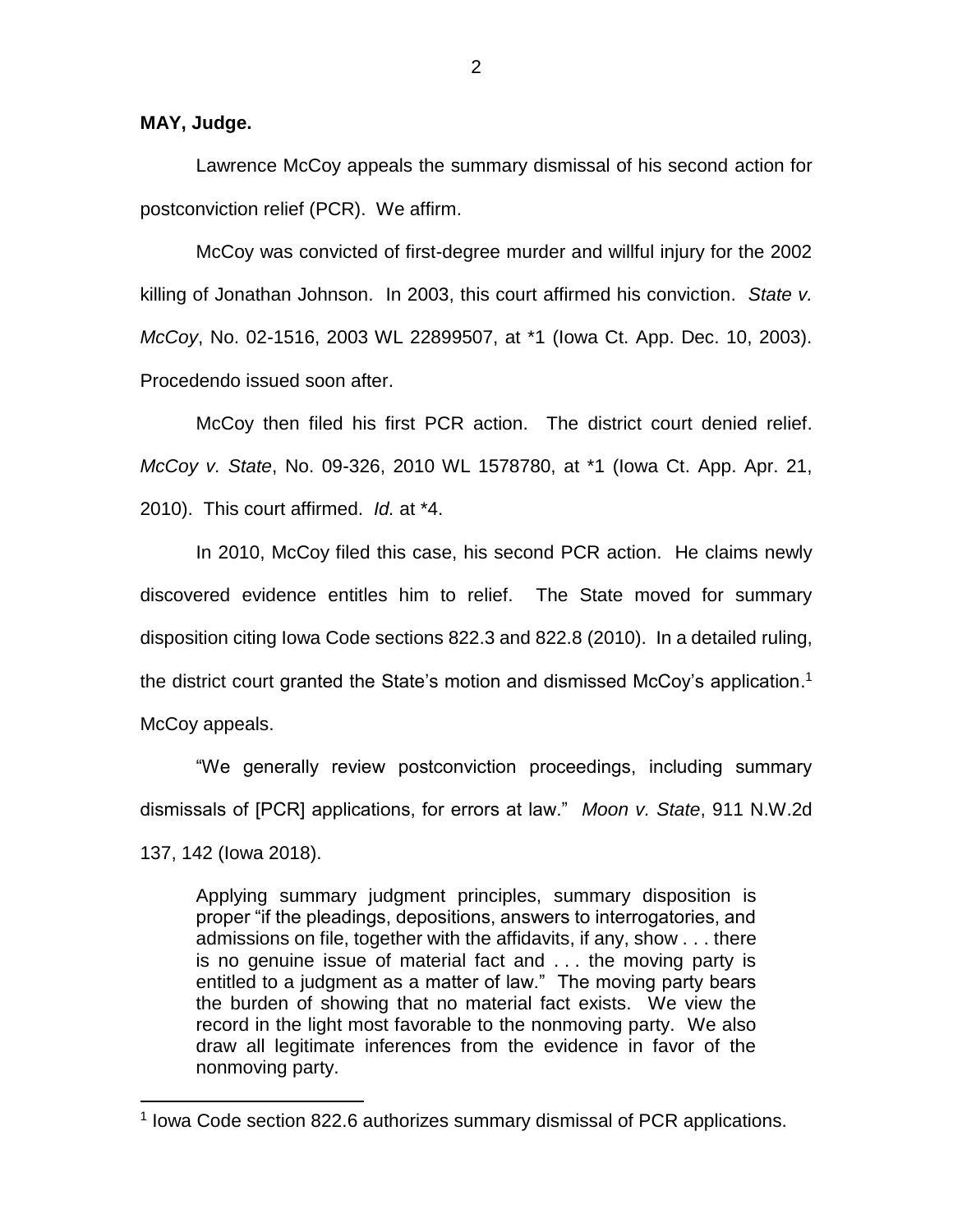*Schmidt v. State*, 909 N.W.2d 778, 784 (Iowa 2018) (citations omitted).

On appeal, McCoy claims summary disposition was incorrect for three reasons. First, he claims there is a fact question as to whether the State committed a *Brady* violation<sup>2</sup> by failing to disclose important details of a witness's juvenile record, namely, that the record included offenses involving violence and dishonesty. McCoy notes "crimes of dishonesty would be . . . impeachable." Moreover, McCoy contends, "the violent juvenile offenses would have aided [his] defense because" his trial strategy was that the witness was involved in the murder.

But as the State points out, McCoy failed to preserve error on this claim. It is true the district court determined McCoy "w[as] well aware of" the witness's "juvenile record at the time of both the underlying criminal trial and" McCoy's first PCR action. But the court did not address McCoy's claim regarding acts of dishonesty or violence by the witness.<sup>3</sup> Nor did McCoy request an expanded ruling. So this claim was not preserved for our review. *See Meier v. Senecaut*, 641 N.W.2d 532, 537 (Iowa 2002) ("It is a fundamental doctrine of appellate review that issues must ordinarily be both raised and decided by the district court before we will decide them on appeal. . . . When a district court fails to rule on an issue

 $\overline{a}$ 

<sup>2</sup> To establish a *Brady* violation occurred, McCoy would have to "prove by a preponderance of the evidence '(1) the prosecution suppressed evidence; (2) the evidence was favorable to [McCoy]; and (3) the evidence was material to the issue of guilt.'" *DeSimone v. State*, 803 N.W.2d 97, 103 (Iowa 2011) (quoting *Harrington v. State*, 659 N.W.2d 509, 516 (Iowa 2003)).

 $3$  The district court's ruling on this issue appears at pages six through nine of its order.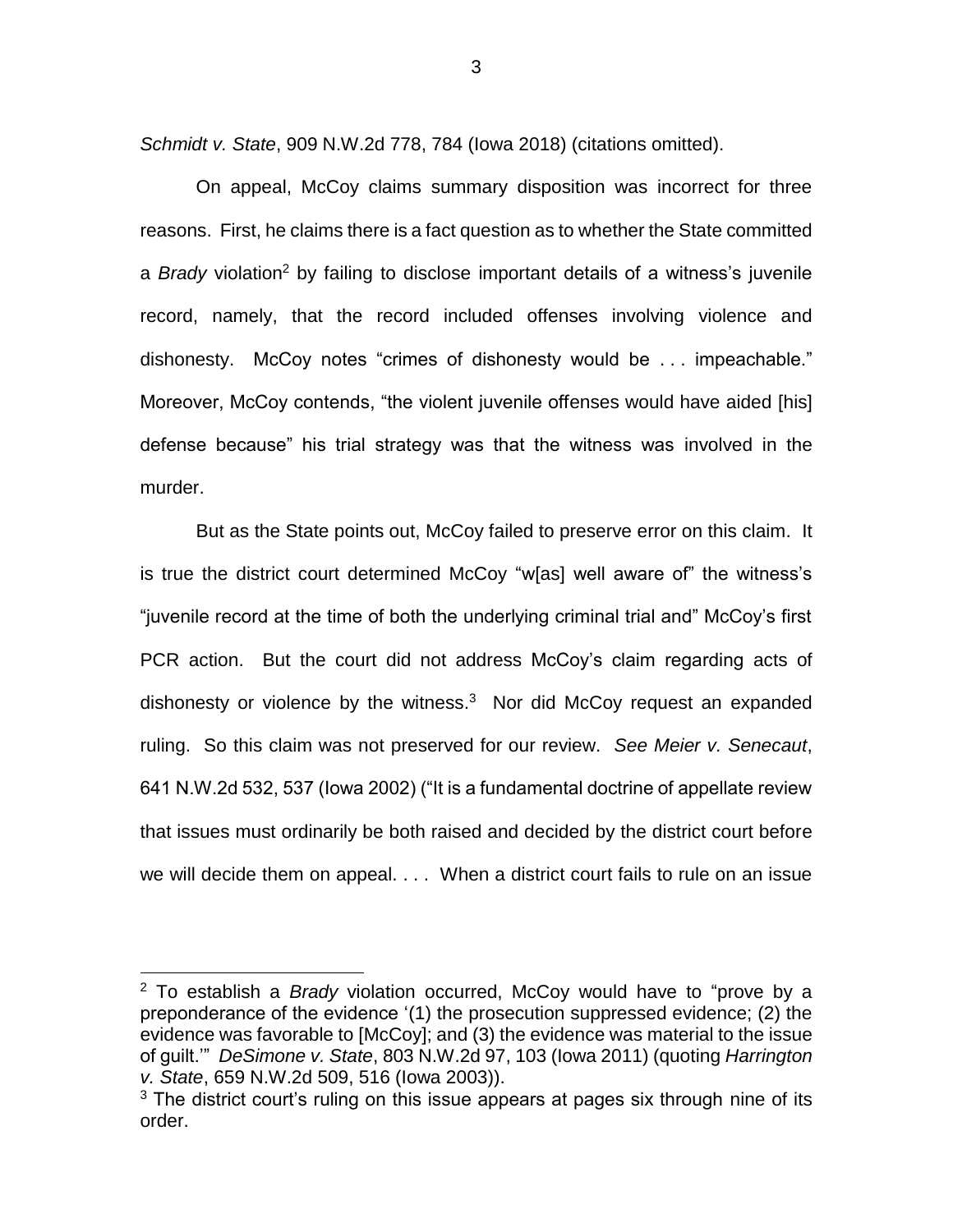properly raised by a party, the party who raised the issue must file a motion requesting a ruling in order to preserve error for appeal." (citations omitted)).

So we turn to McCoy's two preserved claims. McCoy contends there are fact questions as to whether the State failed to disclose an agreement with a witness to discharge his juvenile delinquency cases in exchange for his testimony. And McCoy contends there are fact questions as to whether the State improperly fed the witness coerced statements from another defendant to serve as a basis for his testimony.

Before addressing the substance of McCoy's claims, we must address two statutory limitations on PCR actions. Iowa Code section 822.3 provides PCR "applications must be filed within three years from the date of the conviction or decision is final or, in the event of an appeal, from the date the writ of procedendo is issued." "However, this limitation does not apply to a ground of fact or law that could not have been raised within the applicable time period." Iowa Code § 822.3.

McCoy filed this current PCR application well beyond the three-year period contemplated by section 822.3. But McCoy provides us no reason to believe he could not have raised his claims within the required period.

Moreover, section 822.8 provides:

All grounds for relief available to an applicant under this chapter must be raised in the applicant's original, supplemental or amended application. Any ground finally adjudicated or not raised, or knowingly, voluntarily, and intelligently waived in the proceeding that resulted in the conviction or sentence, or in any other proceeding the applicant has taken to secure relief, may not be the basis for a subsequent application, unless the court finds a ground for relief asserted which for sufficient reason was not asserted or was inadequately raised in the original, supplemental, or amended application.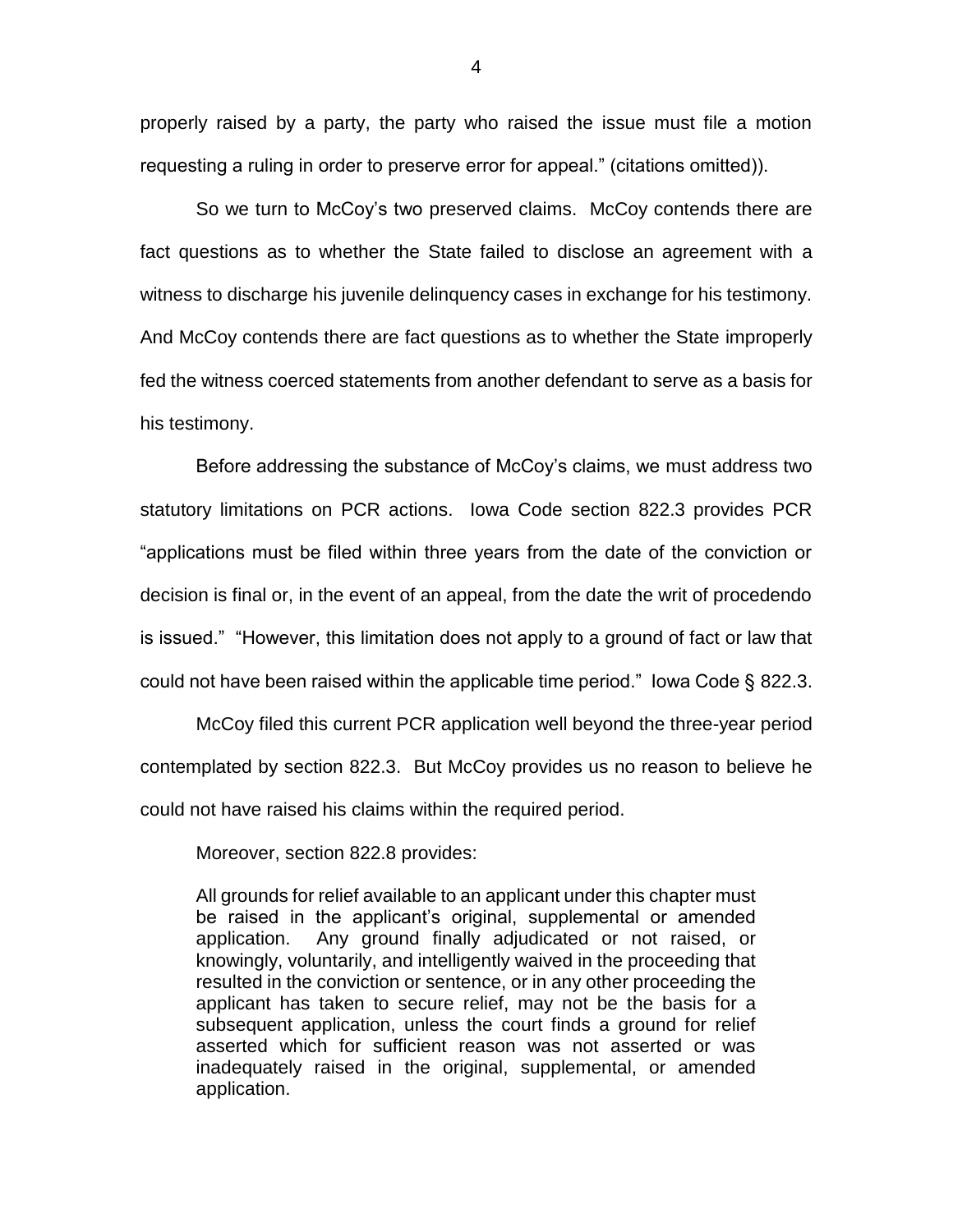Again, McCoy provides us no explanation as to why he did not raise his current claims in his first PCR action. To the contrary, the State has provided a report from the private investigator McCoy retained during his first PCR action. It shows that McCoy's investigator interviewed the witness at issue and, indeed, inquired whether the witness was promised anything in exchange for his testimony. And the witness's credibility was at issue in McCoy's first PCR action. *See McCoy*, 2010 WL 1578780, at \*2. So we see no reason why McCoy's present claims were not brought in his first PCR action.

Because McCoy failed to bring his claims both within the three-year limitations period and in his first PCR action, sections 822.3 and 822.8 required dismissal. But even without those statutory bars, no fact question stood in the way of summary disposition.

In support of its motion, the State provided affidavits from the prosecuting attorney, the assigned police detective, and an investigating police officer. They all testified (1) the witness was not promised anything in exchange for his testimony and (2) the witness was not used as a "strawman witness" to testify to the statements made by another defendant. The State also provided a statement signed by the witness. He stated (1) he had no agreement to testify in exchange for a favorable disposition of his juvenile cases and (2) he was not told what to testify to other than the truth. Finally, the State provided an affidavit from the witness's juvenile court officer stating the witness did not receive favorable dispositions of his juvenile cases in exchange for his testimony.

Although McCoy filed a resistance to the State's motion, he could not rebut the State's evidentiary showing. On our review, the record contains no evidence

5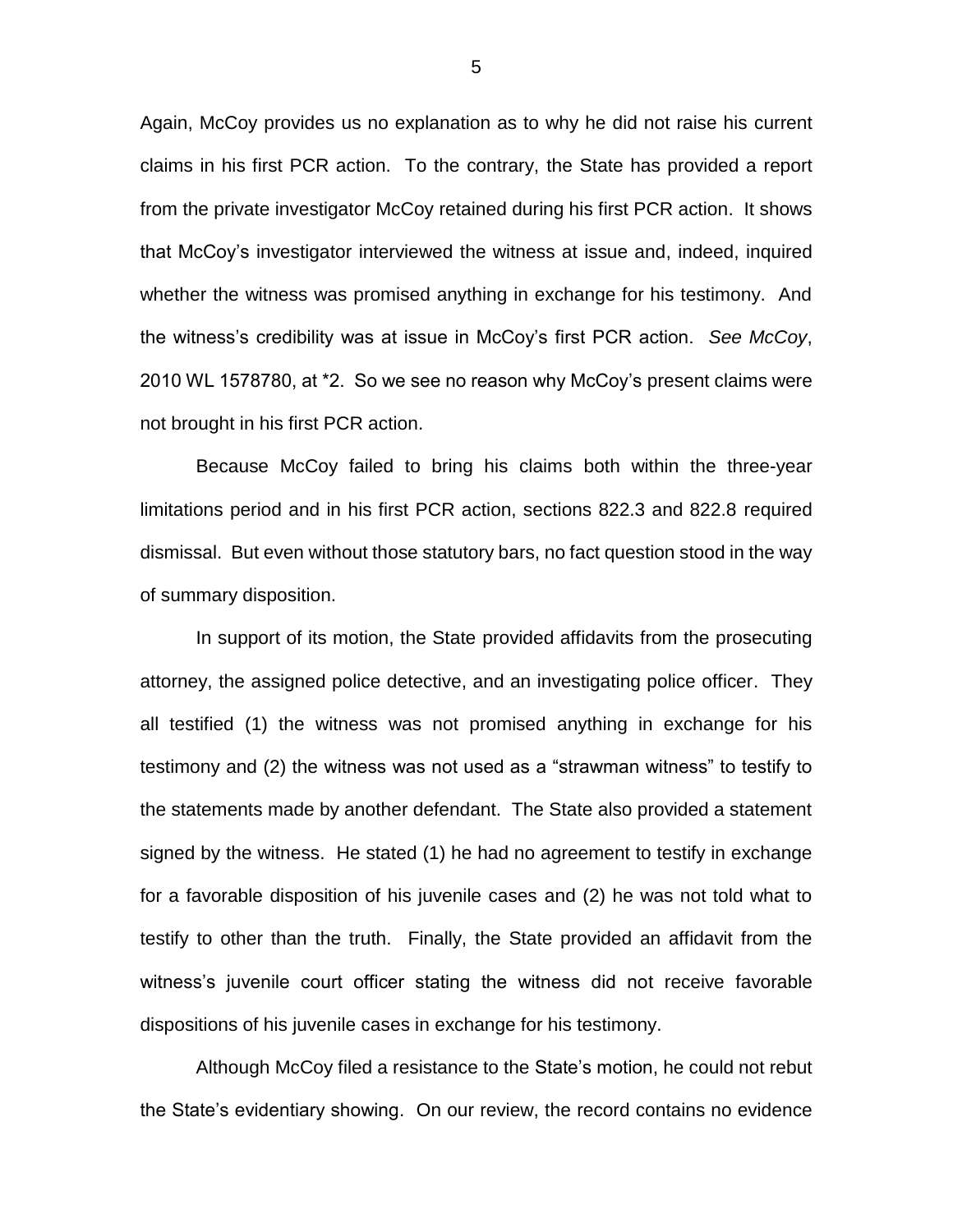suggesting the State manipulated the witness's testimony at all. *Cf. Castro v. State*, 795 N.W.2d 789, 795–96 (Iowa 2011) (noting the petitioner's allegations, without supporting evidence, "were insufficient to withstand summary adjudication under the circumstances").

But McCoy argues that, because the witness's statement was not notarized, one could infer that the statement is false or was prepared by someone else entirely. This, McCoy suggests, is enough to create a fact issue.

We disagree. In our view, McCoy's proposed inferences are no more than speculation. And speculation cannot prevent summary disposition. *McGee v. State*, No. 07-1516, 2008 WL 4531417, at \*3 (Iowa Ct. App. Oct. 1, 2008).

At the same time, we do not ignore the statement's lack of a notary certification. Because the statement is neither notarized nor certified under penalty of perjury, we do not treat it as part of the record. *See Susie v. Family Health Care of Siouxland, P.L.C.*, No. 17-0908, 2018 WL 5848998, at \*8 (Iowa Ct. App. Nov. 7, 2018) (McDonald, J., dissenting), *majority vacated* 942 N.W.2d 333 (Iowa 2020). We treat it as "a nullity." *See Eagleman v. Diocese of Rapid City*, 862 N.W.2d 839, 851 n.3 (S.D. 2015) ("For summary judgment purposes, an unsigned and unsworn affidavit is a nullity."). As a result, the statement cannot support any factual inferences—including any inference of wrongdoing by the State. So, again, it cannot preclude summary disposition.

The district court was correct in dismissing McCoy's PCR application.

## **AFFIRMED.**

Doyle, J., concurs; Vaitheswaran; P.J., concurs specially.

6